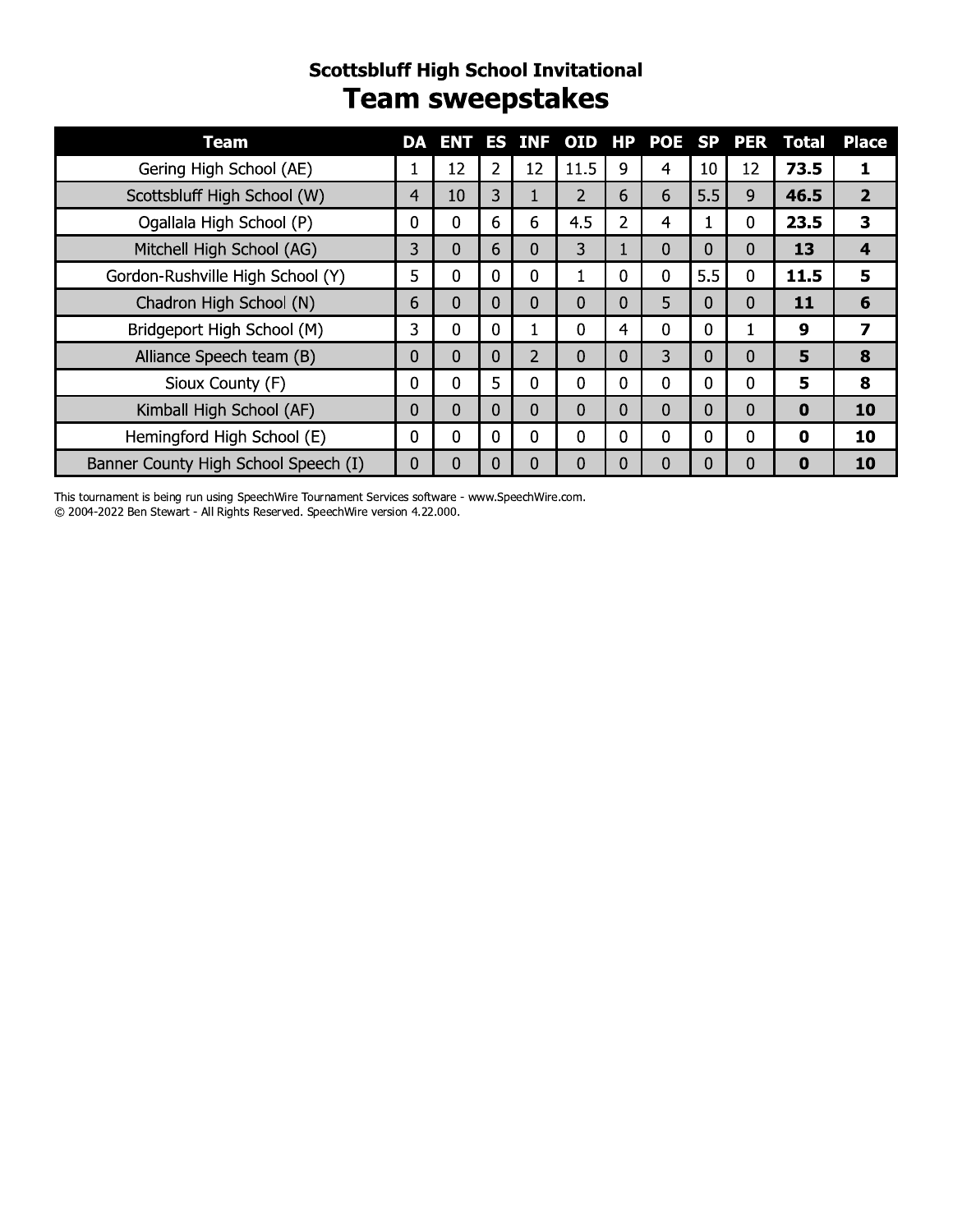#### **Scottsbluff High School Invitational Duet Acting**

| Competitor(s)<br><b>Code</b><br><b>Team</b> |                                        |                                              | <b>Prelims</b>         |                        | All                     | All | <b>Head</b>  | <b>All</b> | <b>Prelim</b> |                         |
|---------------------------------------------|----------------------------------------|----------------------------------------------|------------------------|------------------------|-------------------------|-----|--------------|------------|---------------|-------------------------|
|                                             |                                        |                                              | П                      | $\overline{2}$         | $\overline{\mathbf{3}}$ |     | ranks speaks | to<br>head |               | recips result           |
| AE1                                         | Gering High School                     | Thomas Connot and Gavin De<br>Los Santos     | $\overline{4}$<br>(42) | $\overline{4}$<br>(44) | $\overline{2}$<br>(47)  | 10  | 133          |            | 1.00          | 6                       |
| <b>AE15</b>                                 | Gering High School                     | Victoria Christopherson and<br>Sadie Davis   | 6<br>(43)              | 6<br>(43)              | 6<br>(45)               | 18  | 131          |            | 0.50          | 12                      |
| AE8                                         | Gering High School                     | Mya Rupp and Kloee Gardner                   | 6<br>(35)              | 5<br>(44)              | 6<br>(0)                | 17  | 79           |            | 0.53          | 11                      |
| <b>AG11</b>                                 | Mitchell High School                   | Toni Mcginley and Melissa<br><b>McGinley</b> | 3<br>(45)              | 5<br>(43)              | 3<br>(43)               | 11  | 131          |            | 0.87          | $\overline{\mathbf{z}}$ |
| AG4                                         | Mitchell High School                   | Allison Cotant and Zane<br>Blomenkamp        | $\overline{2}$<br>(46) | $\overline{2}$<br>(47) | $\overline{4}$<br>(46)  | 8   | 139          |            | 1.25          | 5                       |
| B <sub>3</sub>                              | Alliance Speech team                   | Annaka Digmann and Morgan<br>Moomey          | $\overline{4}$<br>(45) | 6<br>(42)              | $\overline{4}$<br>(42)  | 14  | 129          |            | 0.67          | 9                       |
| M1                                          | Bridgeport High<br>School              | Trinity Flores and Drew Leisy                | $\overline{3}$<br>(45) | $\overline{2}$<br>(47) | 1<br>(48)               | 6   | 140          |            | 1.83          | 4                       |
| N <sub>3</sub>                              | Chadron High School                    | Jayrah Ngoi and Blaine<br>Tewahade           | $\mathbf{1}$<br>(48)   | $\mathbf{1}$<br>(48)   | 1<br>(49)               | 3   | 145          |            | 3.00          | $\mathbf{1}$            |
| W18                                         | Scottsbluff High<br>School             | Abi Parker and Mia Arnold                    | 5<br>(44)              | 3<br>(46)              | 5<br>(46)               | 13  | 136          |            | 0.73          | 8                       |
| W <sub>3</sub>                              | Scottsbluff High<br>School             | John Mentgen and Graham<br><b>Kovarik</b>    | $\mathbf{1}$<br>(48)   | 3<br>(46)              | $\overline{2}$<br>(48)  | 6   | 142          |            | 1.83          | 3                       |
| Y5                                          | Gordon-Rushville<br>High School        | Jacob Wellnitz and Ivy Jones-<br>Hazledine   | $\overline{2}$<br>(47) | 1<br>(48)              | 3<br>(47)               | 6   | 142          | W          | 1.83          | $\overline{2}$          |
| Y6                                          | Gordon-Rushville<br><b>High School</b> | Alice Tullis and Joey Charging<br>Thunder    | 5<br>(38)              | $\overline{4}$<br>(45) | 5<br>(35)               | 14  | 118          |            | 0.65          | 10                      |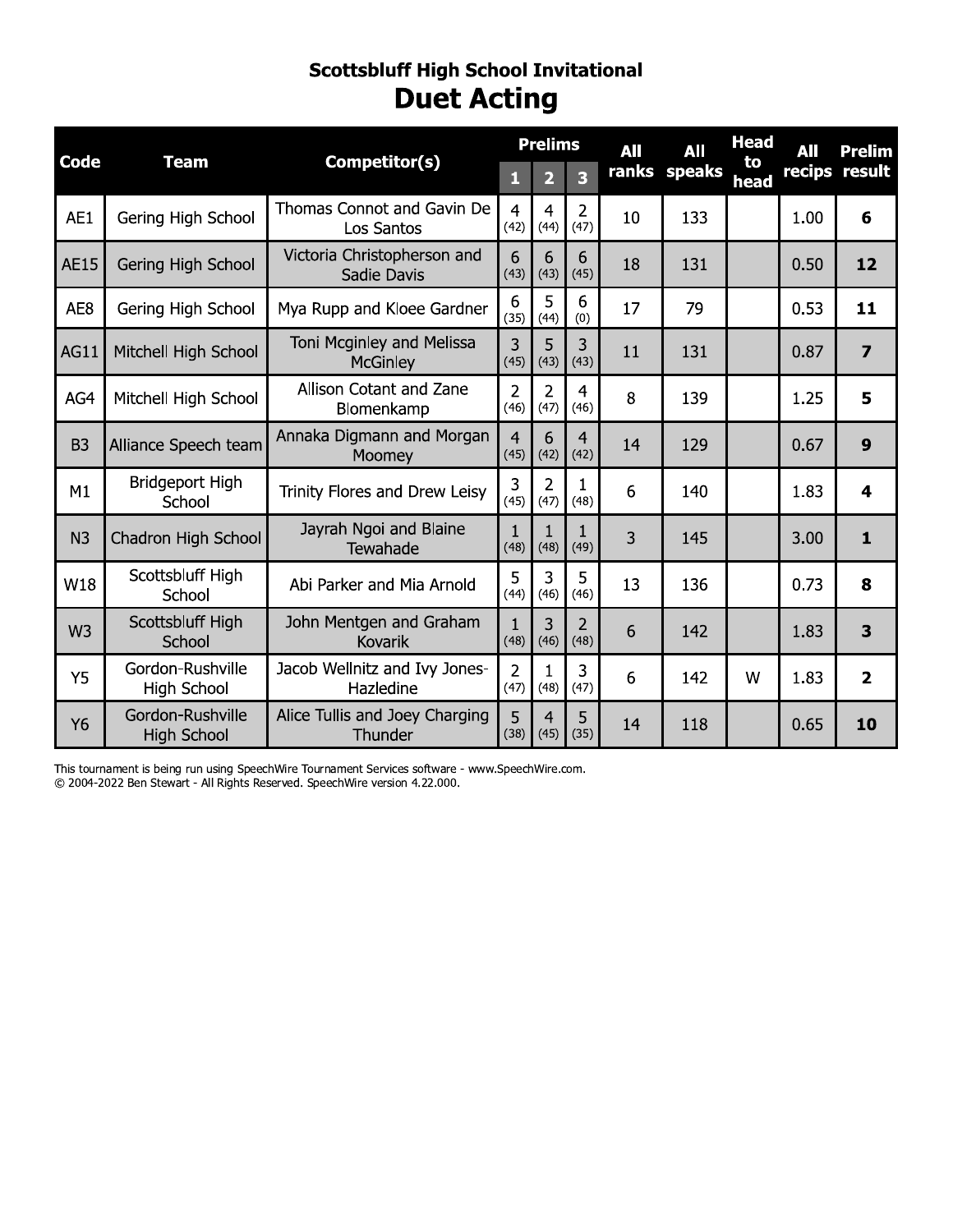# Scottsbluff High School Invitational<br>Entertainment Speaking

|                 |                                 |                         | <b>Prelims</b>         |                        |                         | All            | All    | <b>Head</b> | All    | <b>Prelim</b>           |
|-----------------|---------------------------------|-------------------------|------------------------|------------------------|-------------------------|----------------|--------|-------------|--------|-------------------------|
| <b>Code</b>     | <b>Team</b>                     | Competitor(s)           | 1                      | 2                      | $\overline{\mathbf{3}}$ | ranks          | speaks | to<br>head  | recips | result                  |
| <b>AE10</b>     | Gering High School              | Sarah Connot            | $\mathbf{1}$<br>(48)   | 1<br>(48)              | 1<br>(43)               | 3              | 139    |             | 3.00   | $\overline{\mathbf{2}}$ |
| <b>AE11</b>     | Gering High School              | Jada Schlothauer        | $\overline{4}$<br>(45) | $\overline{2}$<br>(47) | $\overline{4}$<br>(45)  | 10             | 137    |             | 1.00   | 13                      |
| <b>AE12</b>     | Gering High School              | Angela Self             |                        |                        |                         |                |        |             |        |                         |
| AE13            | Gering High School              | <b>Tyler Anderson</b>   | $\mathbf{1}$<br>(47)   | 5<br>(40)              | 4<br>(40)               | 10             | 127    |             | 1.45   | 16                      |
| AE5             | Gering High School              | Elijah Reza             | 3<br>(45)              | 1<br>(44)              | 5<br>(43)               | 9              | 132    |             | 1.53   | 10                      |
| AE <sub>6</sub> | Gering High School              | Lily Kadolph            | 2<br>(46)              | 3<br>(46)              | 2<br>(40)               | 7              | 132    |             | 1.33   | 9                       |
| AE7             | Gering High School              | Emily Krzyzanowski      | 3<br>(46)              | $\overline{2}$<br>(46) | 1<br>(47)               | 6              | 139    |             | 1.83   | $\overline{\mathbf{z}}$ |
| AE9             | Gering High School              | <b>Abby Prohs</b>       | 1<br>(48)              | $\mathbf{1}$<br>(48)   | 1<br>(48)               | 3              | 144    |             | 3.00   | $\mathbf{1}$            |
| AG1             | Mitchell High School            | Megan Madsen            | $\overline{2}$<br>(46) | 5<br>(44)              | 2<br>(42)               | 9              | 132    |             | 1.20   | 11                      |
| AG6             | Mitchell High School            | Jonah Splichal          | 6<br>(43)              | 5<br>(40)              | 1<br>(48)               | 12             | 131    |             | 1.37   | 19                      |
| AG8             | Mitchell High School            | Seana Deem-<br>Mitchell | 5<br>(40)              | $\overline{4}$<br>(44) | 3<br>(39)               | 12             | 123    |             | 0.78   | 22                      |
| F <sub>2</sub>  | <b>Sioux County</b>             | Rebecca Reece           | 2<br>(47)              | 2<br>(46)              | 3<br>(46)               | 7              | 139    |             | 1.33   | 8                       |
| M4              | Bridgeport High School          | <b>Brooklyn Bates</b>   | 3<br>(45)              | 3<br>(46)              | 4<br>(45)               | 10             | 136    |             | 0.92   | 14                      |
| M5              | <b>Bridgeport High School</b>   | Nathan McCoy            | 4<br>(40)              | 3<br>(43)              | 4<br>(41)               | 11             | 124    |             | 0.83   | 18                      |
| M <sub>6</sub>  | Bridgeport High School          | Justin Dobrinski        | 4<br>(44)              | $\overline{4}$<br>(42) | 4<br>(39)               | 12             | 125    |             | 0.75   | 21                      |
| N <sub>2</sub>  | <b>Chadron High School</b>      | Emi O'Donnell           | 5<br>(43)              | 4<br>(45)              | 2<br>(45)               | 11             | 133    |             | 0.95   | 17                      |
| P <sub>3</sub>  | Ogallala High School            | Payton Catlin           | 3<br>(42)              | 3<br>(45)              | 3<br>(42)               | 9              | 129    |             | 1.00   | 12                      |
| W <sub>3</sub>  | Scottsbluff High School         | Graham Kovarik          | $\overline{2}$<br>(47) | $\mathbf{1}$<br>(47)   | $\overline{2}$<br>(47)  | 5              | 141    |             | 2.00   | $\overline{\mathbf{4}}$ |
| W4              | Scottsbluff High School         | Lauren Johnson          | $\mathbf{1}$<br>(47)   | $\overline{2}$<br>(47) | $\overline{2}$<br>(46)  | 5              | 140    |             | 2.00   | 5                       |
| W <sub>5</sub>  | Scottsbluff High School         | Jolie Rodriguez         | $\overline{2}$<br>(47) | 1<br>(49)              | 3<br>(45)               | 6              | 141    |             | 1.83   | 6                       |
| W6              | Scottsbluff High School         | Ava Osborn              | $\overline{4}$<br>(45) | $\overline{3}$<br>(44) | 5<br>(40)               | 12             | 129    |             | 0.78   | 20                      |
| W <sub>8</sub>  | Scottsbluff High School         | Elli Eichner            | $\mathbf{1}$<br>(48)   | $\overline{2}$<br>(47) | 1<br>(49)               | $\overline{4}$ | 144    |             | 2.50   | $\mathbf{3}$            |
| Y1              | Gordon-Rushville High<br>School | Kylie Coomes            | 3<br>(45)              | $\overline{4}$<br>(42) | 3<br>(46)               | 10             | 133    |             | 0.92   | 15                      |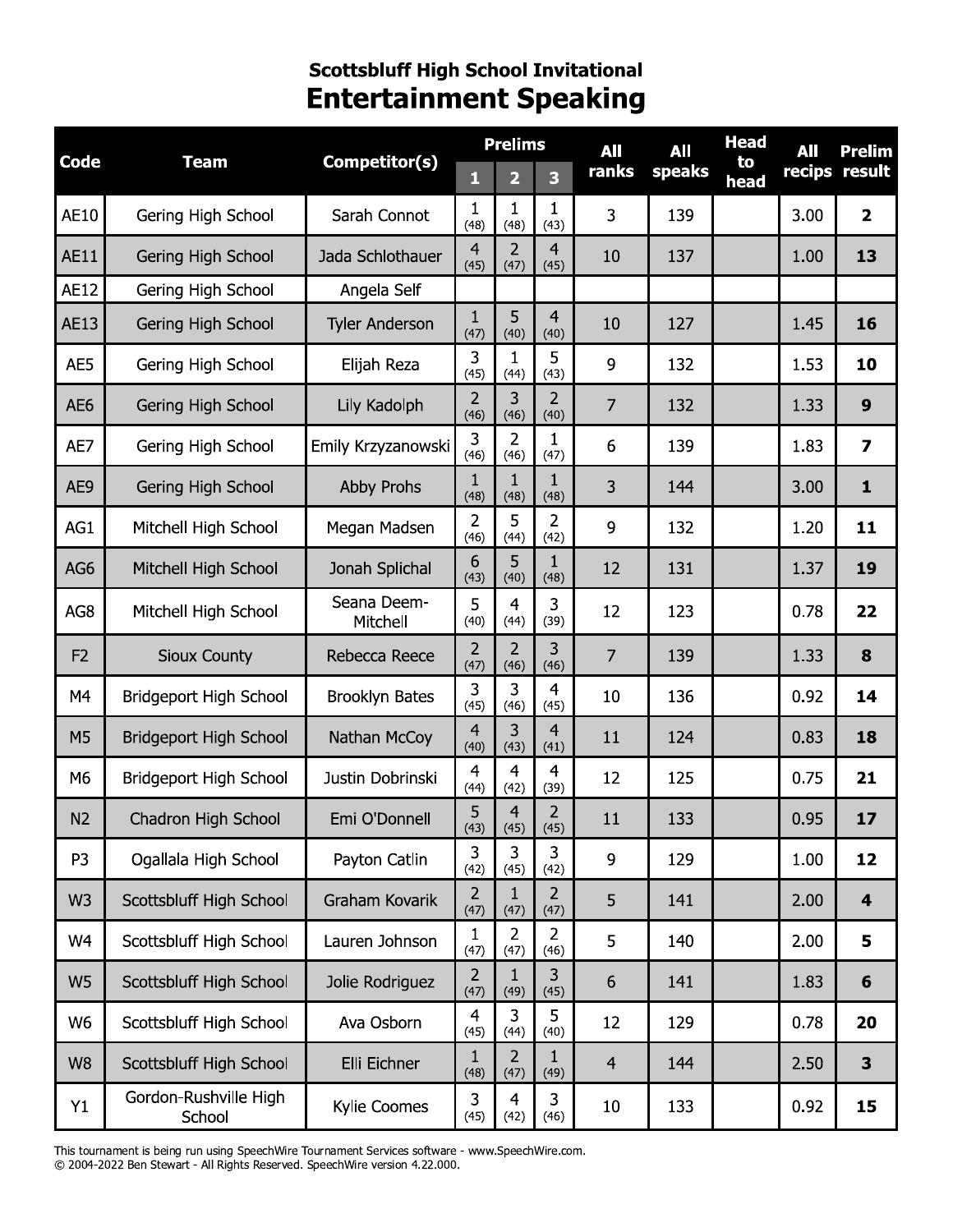#### **Scottsbluff High School Invitational Extemporaneous Speaking**

|                 | Competitor(s)<br>Code<br><b>Team</b> |                       | <b>Prelims</b>         |                         |                        | All            | All    | <b>Head</b> | All  | <b>Prelim</b>           |
|-----------------|--------------------------------------|-----------------------|------------------------|-------------------------|------------------------|----------------|--------|-------------|------|-------------------------|
|                 |                                      |                       | 1                      | $\overline{\mathbf{2}}$ | 3                      | ranks          | speaks | to<br>head  |      | recips result           |
| AE13            | Gering High School                   | <b>Tyler Anderson</b> | 2<br>(42)              | 1<br>(47)               | 3<br>(42)              | 6              | 131    |             | 1.83 | 6                       |
| AE26            | Gering High School                   | Natalie Peterson      | 3<br>(44)              | $\mathbf{1}$<br>(49)    | 3<br>(49)              | $\overline{7}$ | 142    |             | 1.67 | $\overline{\mathbf{z}}$ |
| <b>AE27</b>     | Gering High School                   | Mason Barrett         | $\overline{4}$<br>(45) | $\overline{4}$<br>(40)  | 3<br>(44)              | 11             | 129    |             | 0.83 | 14                      |
| <b>AE29</b>     | Gering High School                   | Sam Martindale        | 2<br>(46)              | 4<br>(41)               | 4<br>(47)              | 10             | 134    |             | 1.00 | 11                      |
| AE30            | Gering High School                   | Lily Kadolf           | $\overline{4}$<br>(41) | 3<br>(43)               | 3<br>(46)              | 10             | 130    |             | 0.92 | 12                      |
| <b>AG14</b>     | Mitchell High School                 | Makayla Suttles       | 3<br>(46)              | $\overline{2}$<br>(46)  | $\overline{2}$<br>(47) | $\overline{7}$ | 139    |             | 1.33 | 9                       |
| AG16            | Mitchell High School                 | Toni Mcginley         | 3<br>(45)              | $\mathbf{1}$<br>(48)    | $\overline{2}$<br>(44) | 6              | 137    |             | 1.83 | 5                       |
| AG <sub>2</sub> | Mitchell High School                 | Lily Krahulik         | 1<br>(47)              | $\overline{4}$<br>(44)  | $\overline{2}$<br>(48) | 7              | 139    |             | 1.75 | 8                       |
| AG4             | Mitchell High School                 | Zane Blomenkamp       | $\overline{2}$<br>(48) | $\overline{2}$<br>(47)  | 1<br>(50)              | 5              | 145    |             | 2.00 | 3                       |
| <b>B1</b>       | Alliance Speech team                 | Bayleigh<br>McCracken | 6<br>(40)              | 3<br>(45)               | 5<br>(40)              | 14             | 125    |             | 0.70 | 18                      |
| <b>B2</b>       | Alliance Speech team                 | Ann Ryan              | $\overline{4}$<br>(37) | $\overline{2}$<br>(45)  | 5<br>(42)              | 11             | 124    |             | 0.95 | 15                      |
| F1              | <b>Sioux County</b>                  | Tamika Eastman        | $\mathbf{1}$<br>(49)   | $\overline{2}$<br>(48)  | 1<br>(49)              | $\overline{4}$ | 146    |             | 2.50 | $\overline{2}$          |
| M10             | Bridgeport High School               | Hanna Berry           | 3<br>(36)              | 5<br>(40)               | $\overline{4}$<br>(41) | 12             | 117    |             | 0.78 | 16                      |
| M <sub>9</sub>  | <b>Bridgeport High School</b>        | Cassandra<br>Hopwood  | $\overline{2}$<br>(47) | 5<br>(43)               | $\overline{2}$<br>(49) | 9              | 139    |             | 1.20 | 10                      |
| P7              | Ogallala High School                 | <b>Caleb Most</b>     | $\mathbf{1}$<br>(49)   | 1<br>(49)               | 1<br>(49)              | 3              | 147    |             | 3.00 | 1                       |
| P <sub>8</sub>  | Ogallala High School                 | Ella Schlake          | 5<br>(40)              | 4<br>(44)               | כ<br>(40)              | 14             | 124    |             | 0.65 | 19                      |
| P <sub>9</sub>  | Ogallala High School                 | Reegan DeVries        | 5<br>(36)              | 5<br>(39)               | 5<br>(45)              | 15             | 120    |             | 0.60 | 20                      |
| W13             | Scottsbluff High School              | Ben Reisig            | $\overline{4}$<br>(44) | 3<br>(46)               | $\overline{4}$<br>(43) | 11             | 133    |             | 0.83 | 13                      |
| W14             | Scottsbluff High School              | Cal Heldt             | 1<br>(47)              | 3<br>(46)               | 1<br>(45)              | 5              | 138    |             | 2.33 | 4                       |
| Y4              | Gordon-Rushville High<br>School      | Allan Tullis          | 5<br>(44)              | 5<br>(43)               | $\overline{4}$<br>(44) | 14             | 131    |             | 0.65 | 17                      |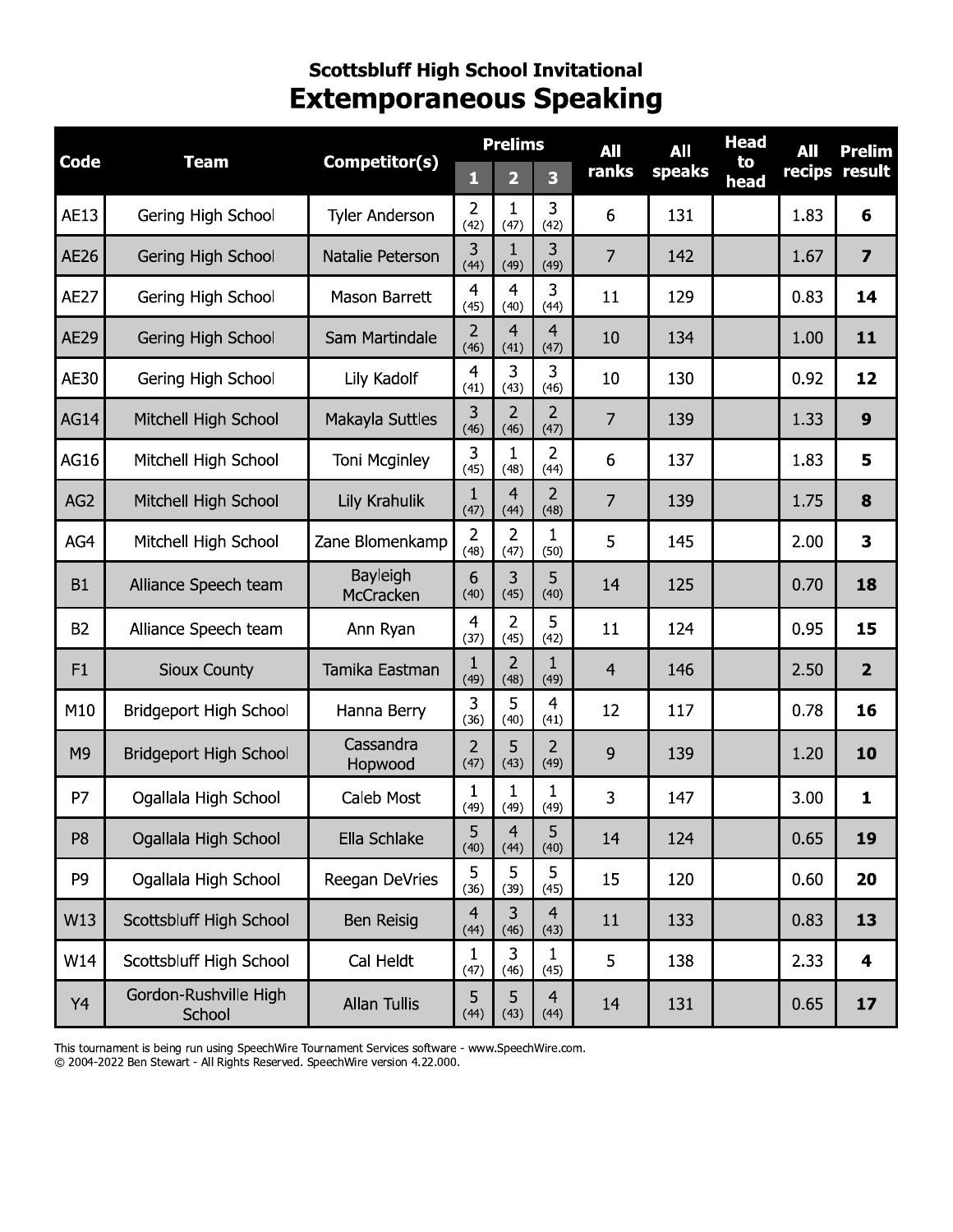### **Scottsbluff High School Invitational<br>Informative Speaking**

| <b>Code</b>     | <b>Team</b>             | Competitor(s)                                                                       |       | <b>Prelims</b>            |                | <b>All ranks</b> | All    | <b>Head to</b> | All    | Prelim                  |
|-----------------|-------------------------|-------------------------------------------------------------------------------------|-------|---------------------------|----------------|------------------|--------|----------------|--------|-------------------------|
|                 |                         |                                                                                     | П     |                           | 3              |                  | speaks | head           | recips | result                  |
| AE <sub>2</sub> | Gering High School      | Hannah Boyd                                                                         | 1(47) |                           | $2(48)$ 1 (47) | 4                | 142    |                | 2.50   | 3                       |
| AE31            | Gering High School      | Ella Thomas                                                                         |       | $1(46)$ $1(50)$ $1(49)$   |                | 3                | 145    |                | 3.00   | $\overline{2}$          |
| <b>AE32</b>     | Gering High School      | Cassidy Flores                                                                      |       | $1(48)$ $2(47)$ $2(48)$   |                | 5                | 143    |                | 2.00   | $\overline{\mathbf{4}}$ |
| <b>AE35</b>     | Gering High School      | Trace Leetch                                                                        |       | $5(36)$ 4 (44) 3 (47)     |                | 12               | 127    |                | 0.78   | 16                      |
| AE36            | Gering High School      | Sergio Venzor                                                                       |       | $5(43)$ 4 (35) 4 (40)     |                | 13               | 118    |                | 0.70   | 18                      |
| <b>AG11</b>     | Mitchell High School    | Melissa McGinley                                                                    |       | $2(47)$ 3 (47) 3 (45)     |                | 8                | 139    |                | 1.17   | 8                       |
| <b>AG17</b>     | Mitchell High School    | Bernadette Pieper                                                                   |       | $4(45)$ 3 (45) 2 (46)     |                | 9                | 136    |                | 1.08   | 10                      |
| AG <sub>2</sub> | Mitchell High School    | Lily Krahulik                                                                       |       | $2(45)$ $2(38)$ $5(45)$   |                | 9                | 128    |                | 1.20   | 11                      |
| <b>B4</b>       | Alliance Speech team    | <b>Emily McCune</b>                                                                 |       | $2(44)$ $1(46)$ $2(46)$   |                | 5                | 136    |                | 2.00   | 5                       |
| M11             | Bridgeport High School  | Jordan Wagner                                                                       |       | $2(47)$ $2(48)$ $3(45)$   |                | $\overline{7}$   | 140    |                | 1.33   | $\overline{7}$          |
| N <sub>5</sub>  | Chadron High School     | Alex Williams-Hardy $(4 \text{ (37)} \,   \, 3 \text{ (35)} \,   \, 5 \text{ (40)}$ |       |                           |                | 12               | 112    |                | 0.78   | 17                      |
| P10             | Ogallala High School    | Daniel Dickinson                                                                    |       | $3(42)$ $3(45)$ $2(47)$   |                | 8                | 134    |                | 1.17   | 9                       |
| P7              | Ogallala High School    | Caleb Most                                                                          |       | $1(49)$ $1(50)$ $1(49)$   |                | 3                | 148    |                | 3.00   | $\mathbf{1}$            |
| P <sub>8</sub>  | Ogallala High School    | Ella Schlake                                                                        |       | $4(44)$ $ 4(45)$ $ 3(45)$ |                | 11               | 134    |                | 0.83   | 12                      |
| W13             | Scottsbluff High School | Ben Reisig                                                                          |       | $3(42)$ 4 (40) 4 (43)     |                | 11               | 125    |                | 0.83   | 13                      |
| W14             | Scottsbluff High School | Cal Heldt                                                                           |       | $4(39)$ $1(40)$ $1(48)$   |                | 6                | 127    |                | 2.25   | 6                       |
| W15             | Scottsbluff High School | Alli Clodfelter                                                                     |       | $3(46)$ 5 (44) 4 (45)     |                | 12               | 135    |                | 0.78   | 14                      |
| W16             | Scottsbluff High School | <b>Brandon Baker</b>                                                                |       | $3(46)$ 5 (43) 4 (46)     |                | 12               | 135    |                | 0.78   | 14                      |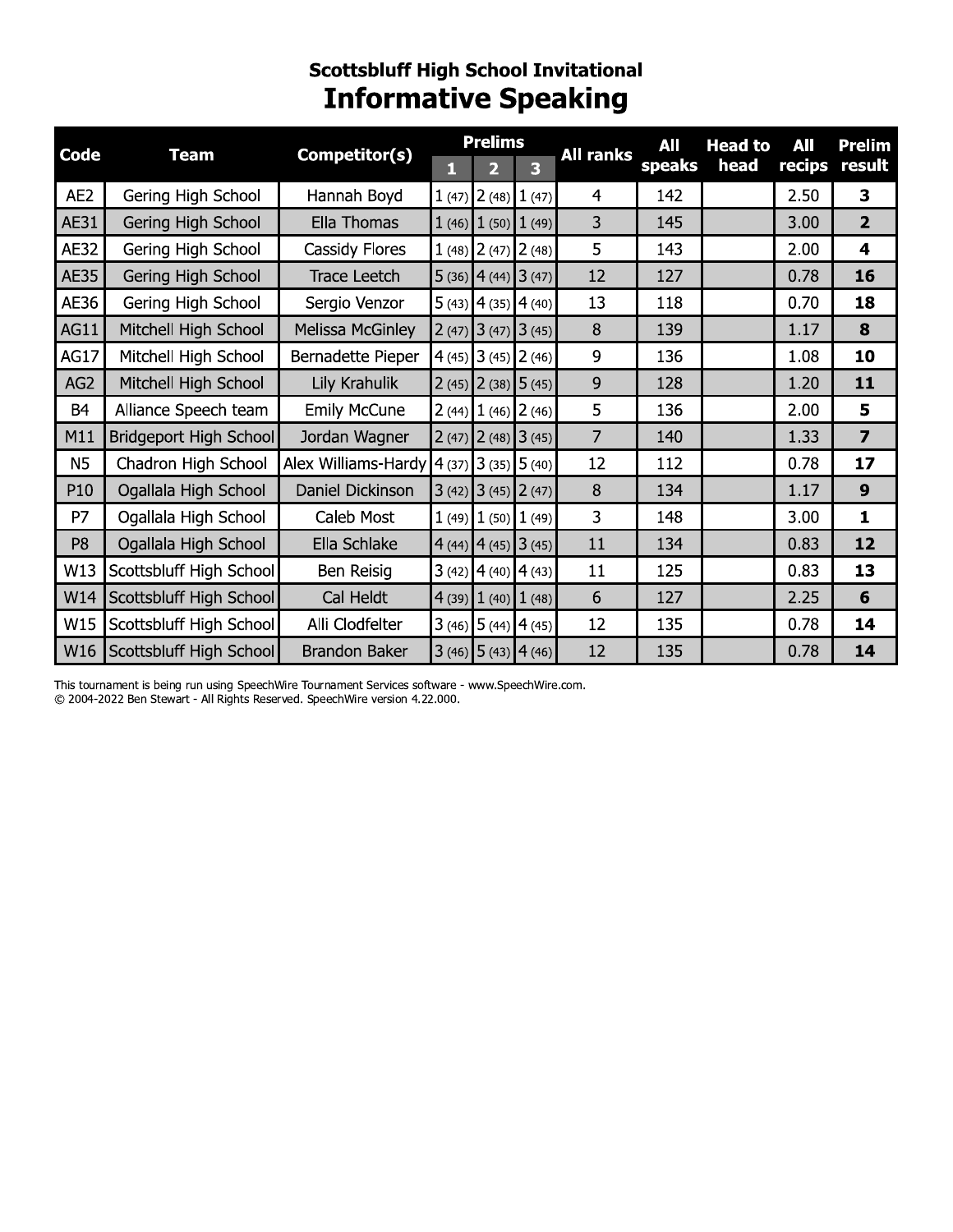#### **Scottsbluff High School Invitational Oral Interpretation of Drama**

| Competitor(s)<br><b>Code</b><br><b>Team</b> |                                          | <b>Prelims</b><br>All                                                                            |                        | All                       | <b>Head</b>             | All | Prelim       |            |      |                         |
|---------------------------------------------|------------------------------------------|--------------------------------------------------------------------------------------------------|------------------------|---------------------------|-------------------------|-----|--------------|------------|------|-------------------------|
|                                             |                                          |                                                                                                  | Ы                      | 2                         | $\overline{\mathbf{z}}$ |     | ranks speaks | to<br>head |      | recips result           |
| AE1                                         | Gering High<br>School                    | Evan Fuller, Hannah Boyd, Abby Prohs,<br>Autumn Elsen and Thomas Connot                          | (50)                   | $\overline{2}$<br>(48)    | 3<br>(44)               | 6   | 142          |            | 1.83 | $\overline{2}$          |
| AE12                                        | Gering High<br>School                    | Lily Kadolph, Elijah Reza, Sam<br>Martindale, Natalie Peterson and Angela<br>Self                | 4                      | 3<br>$(45)$ $(47)$ $(43)$ | $\overline{4}$          | 11  | 135          |            | 0.83 | $\overline{\mathbf{z}}$ |
| AE16                                        | Gering High<br>School                    | Regan Fuller, Abby Brady and Wyatt<br>Soule                                                      | (49)                   | 1<br>(50)                 | (49)                    | 3   | 148          |            | 3.00 | $\blacksquare$          |
| AG3                                         | Mitchell High<br>School                  | Brennalyn Carlson, Kiera Stauffer, Landen<br>Murphy and Gabriella Anderson                       | $\mathbf{R}$           | 2<br>$(45)$ (48) (46)     |                         | 6   | 139          |            | 1.83 | 4                       |
| P12                                         | Ogallala High<br>School                  | Tristen Stickley, Isabel Rodriquez, Kooper<br>Williams, Kayla Diaz and Michael Tophoj            | $\overline{4}$         | 5<br>$(44)$ (43)          | 5<br>(40)               | 14  | 127          |            | 0.65 | $\boldsymbol{9}$        |
| P <sub>2</sub>                              | Ogallala High<br>School                  | Lauren Henning, Erica Hesser, Brooklyne<br>Schmer, Kaden Walker and Payton Catlin                | 3                      | $(46)$ (49) (47)          | 2                       | 6   | 142          |            | 1.83 | $\overline{2}$          |
| W <sub>6</sub>                              | Scottsbluff<br><b>High School</b>        | Ava Osborn, Alli Clodfelter, Linnea<br>Bleisch, Avery Pedotto and Emma Eichner (43)              | 5                      | 4<br>(46)                 | 4<br>(44)               | 13  | 133          |            | 0.70 | 8                       |
| W <sub>9</sub>                              | <b>Scottsbluff</b><br><b>High School</b> | Paige Fisher, Jolie Rodriguez, Kathryn<br>Vance, Mia Arnold and Elli Eichner                     | $\overline{2}$         | 3<br>$(47)$ (47) (45)     | $\overline{2}$          | 7   | 139          |            | 1.33 | 5                       |
| <b>Y5</b>                                   | Gordon-<br>Rushville High<br>School      | Jacob Wellnitz, Aliyah American Horse,<br>Kylie Coomes, Juan Borton and Joey<br>Charging Thunder | $\overline{2}$<br>(48) | 4<br>(46)                 | 3<br>(47)               | 9   | 141          |            | 1.08 | 6                       |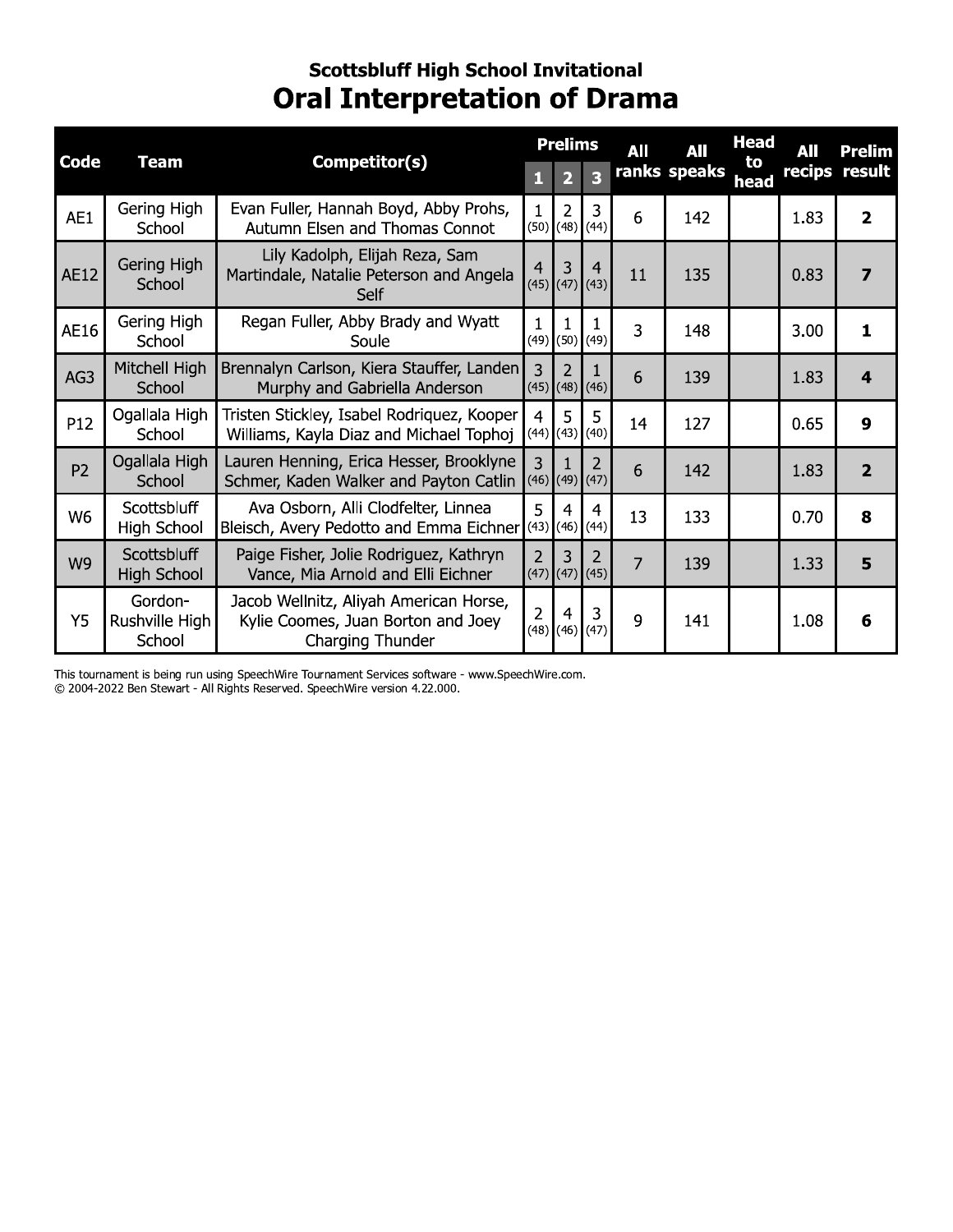#### **Scottsbluff High School Invitational Oral Interpretation of Humorous Prose**

|                 | <b>Team</b>                                |                             | <b>Prelims</b>         |                         |                        | All            | All    | <b>Head</b> | All  | <b>Prelim</b>           |
|-----------------|--------------------------------------------|-----------------------------|------------------------|-------------------------|------------------------|----------------|--------|-------------|------|-------------------------|
| Code            |                                            | Competitor(s)               | 1                      | $\overline{\mathbf{2}}$ | 3                      | ranks          | speaks | to<br>head  |      | recips result           |
| AE1             | Gering High School                         | <b>Thomas Connot</b>        | 2<br>(47)              | 3<br>(44)               | $\overline{2}$<br>(47) | $\overline{7}$ | 138    |             | 1.33 | $\overline{\mathbf{z}}$ |
| AE <sub>2</sub> | Gering High School                         | Hannah Boyd                 | $\mathbf{1}$<br>(50)   | $\mathbf{1}$<br>(50)    | $\overline{2}$<br>(49) | $\overline{4}$ | 149    |             | 2.50 | $\overline{\mathbf{2}}$ |
| AE3             | Gering High School                         | Autumn Elsen                | 3<br>(47)              | 1<br>(49)               | $\mathbf{1}$<br>(47)   | 5              | 143    |             | 2.33 | $\overline{\mathbf{4}}$ |
| AG1             | Mitchell High School                       | Megan Madsen                | $\overline{4}$<br>(41) | 4<br>(41)               | 5<br>(47)              | 13             | 129    |             | 0.70 | 17                      |
| AG2             | Mitchell High School                       | Lily Krahulik               | 5<br>(45)              | 5<br>(41)               | 3<br>(45)              | 13             | 131    |             | 0.73 | 16                      |
| AG3             | Mitchell High School                       | <b>Brennalyn</b><br>Carlson | 4<br>(45)              | 4<br>(43)               | 4<br>(45)              | 12             | 133    |             | 0.75 | 14                      |
| AG4             | Mitchell High School                       | Zane<br>Blomenkamp          | 3<br>(48)              | 1<br>(47)               | 3<br>(45)              | 7              | 140    |             | 1.67 | 6                       |
| AG5             | Mitchell High School                       | Landen Murphy               | 6<br>(43)              | 5<br>(43)               | 3<br>(46)              | 14             | 132    |             | 0.70 | 18                      |
| AG6             | Mitchell High School                       | Jonah Splichal              | $\overline{4}$<br>(45) | 3<br>(44)               | $\overline{4}$<br>(42) | 11             | 131    |             | 0.83 | 13                      |
| <b>B1</b>       | Alliance Speech team                       | Bayleigh<br>McCracken       | 5<br>(39)              | 6<br>(42)               | 5<br>(38)              | 16             | 119    |             | 0.57 | 21                      |
| <b>B2</b>       | Alliance Speech team                       | Ann Ryan                    | 3<br>(46)              | 5<br>(42)               | 6<br>(43)              | 14             | 131    |             | 0.70 | 19                      |
| E1              | Hemingford High School                     | <b>Madisen Meek</b>         | 4<br>(46)              | $\overline{2}$<br>(46)  | $\overline{2}$<br>(47) | 8              | 139    |             | 1.25 | 10                      |
| F1              | Sioux County                               | Tamika Eastman              | $\mathbf{1}$<br>(48)   | $\overline{2}$<br>(48)  | 5<br>(44)              | 8              | 140    |             | 1.70 | 9                       |
| I1              | <b>Banner County High School</b><br>Speech | Mycala Jones                | 2<br>(47)              | 4<br>(42)               | 3<br>(48)              | 9              | 137    |             | 1.08 | 11                      |
| I2              | Banner County High School<br>Speech        | David Selves                | 6<br>(43)              | 6<br>(41)               | 6<br>(38)              | 18             | 122    |             | 0.50 | 22                      |
| M1              | <b>Bridgeport High School</b>              | Drew Leisy                  | $\mathbf{1}$<br>(48)   | 2<br>(45)               | 1<br>(48)              | $\overline{4}$ | 141    |             | 2.50 | 3                       |
| M2              | <b>Bridgeport High School</b>              | <b>Riley Golden</b>         | 5<br>(44)              | $\overline{4}$<br>(44)  | 4<br>(47)              | 13             | 135    |             | 0.70 | 15                      |
| M <sub>3</sub>  | <b>Bridgeport High School</b>              | Danica Mullins              | 5<br>(44)              | 5<br>(39)               | $\overline{4}$<br>(44) | 14             | 127    |             | 0.65 | 20                      |
| P1              | Ogallala High School                       | Reese Larington             | $\overline{2}$<br>(49) | 3<br>(45)               | 1<br>(48)              | 6              | 142    |             | 1.83 | 5                       |
| P <sub>2</sub>  | Ogallala High School                       | Lauren Henning              | 3<br>(45)              | $\overline{2}$<br>(45)  | $\overline{2}$<br>(45) | $\overline{7}$ | 135    |             | 1.33 | 8                       |
| W1              | Scottsbluff High School                    | John Mentgen                | 1<br>(49)              | 1<br>(46)               | 1<br>(50)              | 3              | 145    |             | 3.00 | $\mathbf{1}$            |
| W <sub>2</sub>  | Scottsbluff High School                    | Eliyah Lara-<br>Johnson     | $\overline{2}$<br>(47) | 3<br>(44)               | 5<br>(43)              | 10             | 134    |             | 1.03 | 12                      |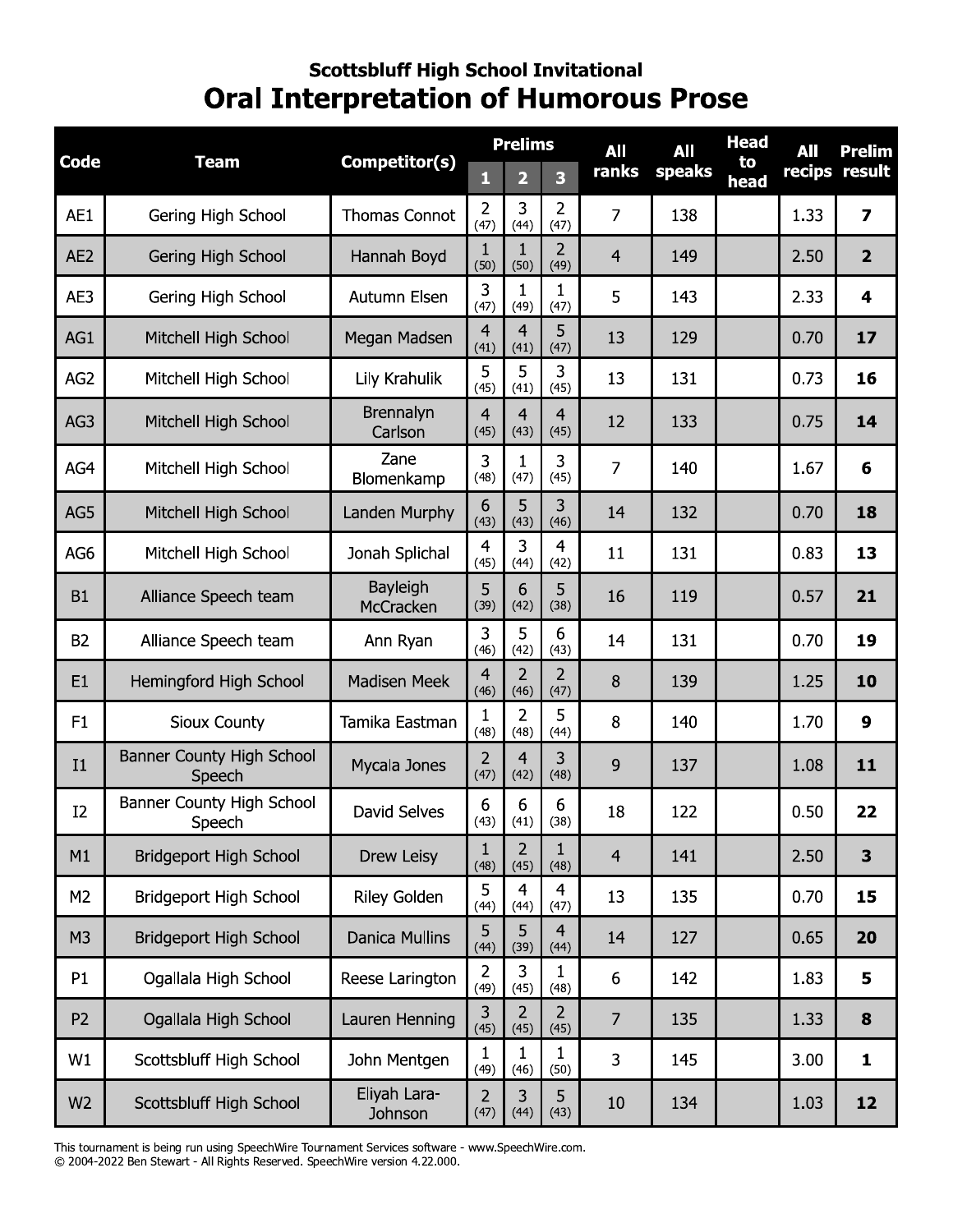#### **Scottsbluff High School Invitational Oral Interpretation of Poetry**

|                 | <b>Team</b>                     |                               | <b>Prelims</b>         |                        |                        | All            | All    | <b>Head</b> | All  | <b>Prelim</b>           |
|-----------------|---------------------------------|-------------------------------|------------------------|------------------------|------------------------|----------------|--------|-------------|------|-------------------------|
| <b>Code</b>     |                                 | Competitor(s)                 | 1                      | $\overline{2}$         | 3                      | ranks          | speaks | to<br>head  |      | recips result           |
| <b>AE14</b>     | Gering High School              | Kaitlyn Peterson              | 1<br>(49)              | 2<br>(49)              | 1<br>(47)              | $\overline{4}$ | 145    |             | 2.50 | 3                       |
| <b>AE37</b>     | Gering High School              | Regan Fuller                  | $\overline{4}$<br>(47) | $\overline{2}$<br>(47) | 2<br>(48)              | 8              | 142    |             | 1.25 | 9                       |
| <b>AE38</b>     | Gering High School              | Kamryn Landers                | $\overline{4}$<br>(42) | $\overline{2}$<br>(46) | 5<br>(41)              | 11             | 129    |             | 0.95 | 19                      |
| <b>AE39</b>     | Gering High School              | Haylee Betzold                | 3<br>(46)              | 3<br>(46)              | 3<br>(43)              | 9              | 135    |             | 1.00 | 12                      |
| <b>AE40</b>     | Gering High School              | Ryli Robertus                 | $\overline{4}$<br>(44) | 3<br>(47)              | 3<br>(46)              | 10             | 137    |             | 0.92 | 14                      |
| AE41            | Gering High School              | Monae Castro-<br>Saenz        | 5<br>(47)              | $\overline{4}$<br>(45) | 3<br>(42)              | 12             | 134    |             | 0.78 | 21                      |
| AF <sub>2</sub> | Kimball High School             | <b>Tyler Loffland</b>         | $\overline{2}$<br>(46) | $\overline{4}$<br>(44) | $\overline{4}$<br>(42) | 10             | 132    |             | 1.00 | 17                      |
| AF3             | Kimball High School             | Gideon Casimiro               | 3<br>(47)              | 5<br>(44)              | $\overline{4}$<br>(44) | 12             | 135    |             | 0.78 | 20                      |
| AG16            | Mitchell High School            | Toni Mcginley                 | $\overline{4}$<br>(45) | $\overline{4}$<br>(46) | 3<br>(43)              | 11             | 134    |             | 0.83 | 18                      |
| <b>AG17</b>     | Mitchell High School            | Bernadette Pieper             | $\overline{4}$<br>(46) | 3<br>(45)              | 5<br>(41)              | 12             | 132    |             | 0.78 | 22                      |
| <b>AG18</b>     | Mitchell High School            | Kayce Florke                  | 5<br>(44)              | 5<br>(45)              | 5<br>(40)              | 15             | 129    |             | 0.60 | 24                      |
| AG3             | Mitchell High School            | <b>Brennalyn Carlson</b>      | $\overline{2}$<br>(44) | 3<br>(45)              | $\overline{2}$<br>(45) | $\overline{7}$ | 134    |             | 1.33 | 8                       |
| B <sub>3</sub>  | Alliance Speech team            | Annaka Digmann                | 3<br>(43)              | 1<br>(49)              | $\overline{4}$<br>(41) | 8              | 133    |             | 1.58 | 10                      |
| <b>B5</b>       | Alliance Speech team            | Morgan Moomey                 | $\mathbf{1}$<br>(47)   | 1<br>(48)              | $\overline{2}$<br>(45) | $\overline{4}$ | 140    |             | 2.50 | $\overline{\mathbf{4}}$ |
| <b>B6</b>       | Alliance Speech team            | Olive Radice                  | 5<br>(45)              | 5<br>(44)              | 5<br>(43)              | 15             | 132    |             | 0.60 | 23                      |
| M12             | <b>Bridgeport High School</b>   | <b>Destinee Mitchell</b>      | $\mathbf{1}$<br>(46)   | $\overline{4}$<br>(47) | $\overline{4}$<br>(45) | 9              | 138    |             | 1.50 | 11                      |
| N6              | Chadron High School             | <b>Brendilou</b><br>Armstrong | $\overline{2}$<br>(50) | 1<br>(50)              | 1<br>(50)              | $\overline{4}$ | 150    |             | 2.50 | $\overline{\mathbf{2}}$ |
| P10             | Ogallala High School            | Daniel Dickinson              | $\overline{2}$<br>(47) | 3<br>(48)              | 1<br>(48)              | 6              | 143    |             | 1.83 | 6                       |
| P11             | Ogallala High School            | Bella Holthusen               | 3<br>(48)              | $\overline{2}$<br>(48) | 1<br>(47)              | 6              | 143    |             | 1.83 | 6                       |
| P12             | Ogallala High School            | Michael Tophoj                | 5<br>(40)              | $\overline{2}$<br>(47) | 3<br>(46)              | 10             | 133    |             | 1.03 | 15                      |
| <b>P5</b>       | Ogallala High School            | Lauren Franklin               | $\overline{2}$<br>(48) | 1<br>(48)              | $\overline{2}$<br>(48) | 5              | 144    |             | 2.00 | 5                       |
| W12             | Scottsbluff High School         | Leah Polk                     | 1<br>(48)              | 1<br>(48)              | 1<br>(49)              | 3              | 145    |             | 3.00 | $\mathbf{1}$            |
| W18             | Scottsbluff High School         | Mia Arnold                    | 3<br>(45)              | 5<br>(43)              | 2<br>(45)              | 10             | 133    |             | 1.03 | 15                      |
| <b>Y5</b>       | Gordon-Rushville High<br>School | Jacob Wellnitz                | $\mathbf{1}$<br>(48)   | $\overline{4}$<br>(44) | $\overline{4}$<br>(42) | 9              | 134    |             | 1.50 | 13                      |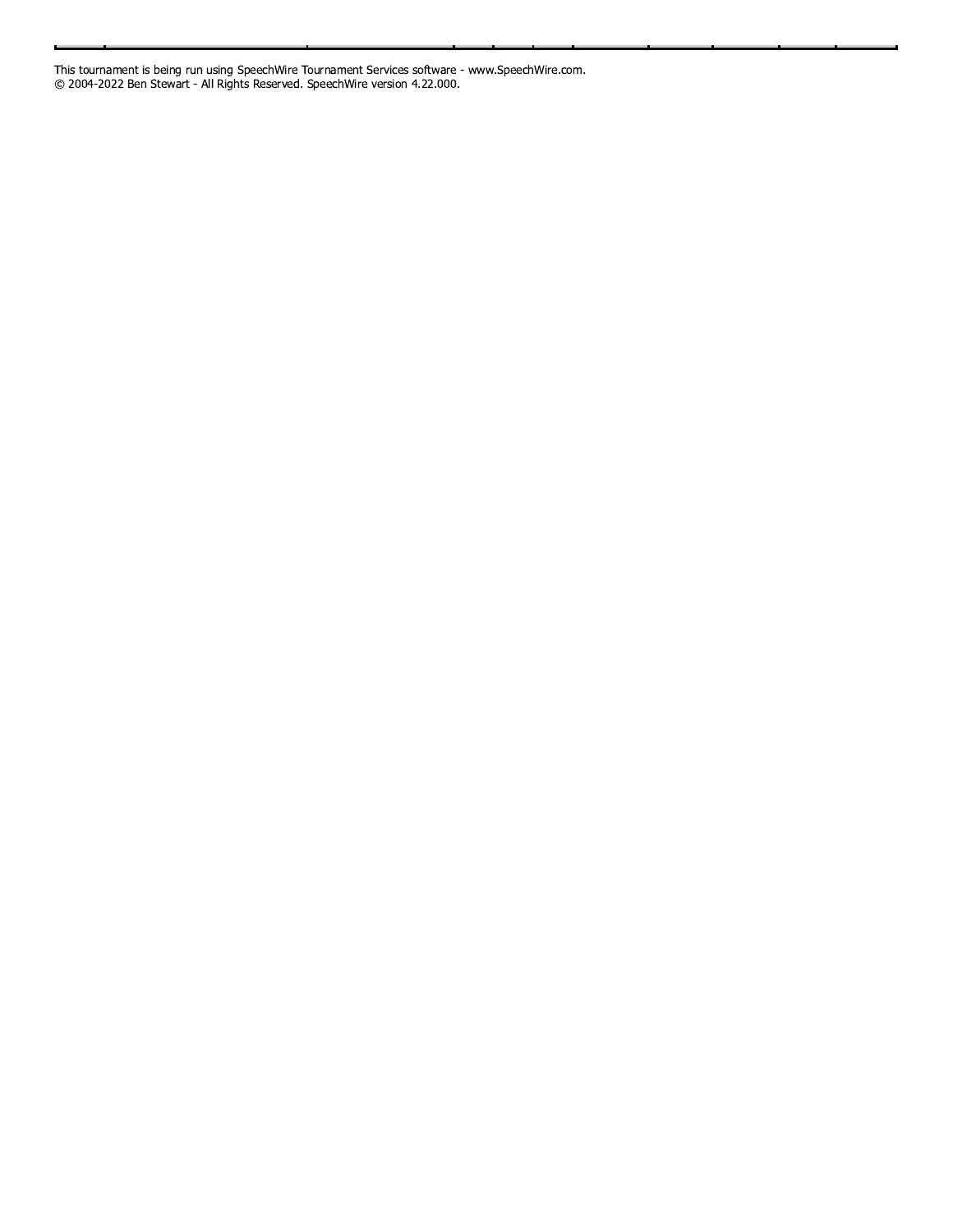# Scottsbluff High School Invitational<br>Oral Interpretation of Serious Prose

|                | <b>Team</b>                     |                            | <b>Prelims</b>         |                         |                        | <b>All</b>     | All    | <b>Head</b> | All  | Prelim           |
|----------------|---------------------------------|----------------------------|------------------------|-------------------------|------------------------|----------------|--------|-------------|------|------------------|
| <b>Code</b>    |                                 | Competitor(s)              | 1                      | $\overline{\mathbf{2}}$ | 3                      | ranks          | speaks | to<br>head  |      | recips result    |
| <b>AE14</b>    | Gering High School              | Kaitlyn Peterson           | 2<br>(45)              | 1<br>(49)               | 1<br>(49)              | $\overline{4}$ | 143    |             | 2.50 | 3                |
| <b>AE15</b>    | Gering High School              | Victoria<br>Christopherson | 5<br>(39)              | 3<br>(45)               | 3<br>(44)              | 11             | 128    |             | 0.87 | 17               |
| AE16           | Gering High School              | <b>Wyatt Soule</b>         | 1<br>(49)              | 2<br>(48)               | $\overline{2}$<br>(48) | 5              | 145    |             | 2.00 | 4                |
| <b>AE17</b>    | Gering High School              | Abby Brady                 | $\overline{2}$<br>(48) | $\mathbf{1}$<br>(47)    | $\overline{2}$<br>(48) | 5              | 143    |             | 2.00 | 5                |
| <b>AE18</b>    | Gering High School              | <b>Emily Coakley</b>       | 2<br>(46)              | 3<br>(46)               | 1<br>(47)              | 6              | 139    |             | 1.83 | 7                |
| AE19           | Gering High School              | CeCe Reza                  | 5<br>(37)              | 5<br>(45)               | 5<br>(42)              | 15             | 124    |             | 0.60 | 25               |
| <b>AE20</b>    | Gering High School              | Nayeli Barraza             | $\overline{2}$<br>(46) | 3<br>(46)               | 4<br>(45)              | 9              | 137    |             | 1.08 | 12               |
| AE21           | Gering High School              | <b>Allison Ossian</b>      | 5<br>(39)              | 2<br>(45)               | $\overline{2}$<br>(48) | 9              | 132    |             | 1.20 | 14               |
| <b>AG11</b>    | Mitchell High School            | Melissa McGinley           | 3<br>(40)              | 5<br>(43)               | $\overline{2}$<br>(47) | 10             | 130    |             | 1.03 | 16               |
| <b>AG12</b>    | Mitchell High School            | Gabriella Anderson         | 3<br>(40)              | $\overline{4}$<br>(45)  | 3<br>(46)              | 10             | 131    |             | 0.92 | 15               |
| AG13           | Mitchell High School            | Kiera Stauffer             | 3<br>(47)              | $\overline{4}$<br>(43)  | $\overline{2}$<br>(46) | 9              | 136    |             | 1.08 | 13               |
| <b>AG14</b>    | Mitchell High School            | Makayla Suttles            | 3<br>(45)              | 5<br>(43)               | $\overline{4}$<br>(43) | 12             | 131    |             | 0.78 | 20               |
| AG9            | Mitchell High School            | Allison Cotant             | 3<br>(45)              | $\overline{4}$<br>(45)  | 5<br>(46)              | 12             | 136    |             | 0.78 | 18               |
| B <sub>3</sub> | Alliance Speech team            | Annaka Digmann             | $\overline{4}$<br>(44) | $\overline{4}$<br>(44)  | 5<br>(45)              | 13             | 133    |             | 0.70 | 21               |
| M7             | Bridgeport High School          | <b>Brisa Dominguez</b>     | 6<br>(44)              | $\overline{2}$<br>(49)  | $\overline{4}$<br>(41) | 12             | 134    |             | 0.92 | 19               |
| N3             | Chadron High School             | <b>Blaine Tewahade</b>     | $\overline{4}$<br>(46) | $\overline{2}$<br>(47)  | 3<br>(47)              | 9              | 140    |             | 1.08 | 11               |
| N <sub>4</sub> | Chadron High School             | Emma Witte                 | 4<br>(38)              | 5<br>(42)               | 4<br>(43)              | 13             | 123    |             | 0.70 | 22               |
| P <sub>4</sub> | Ogallala High School            | Kiara McGuire              | 5<br>(45)              | 3<br>(48)               | 1<br>(49)              | 9              | 142    |             | 1.53 | 10               |
| <b>P5</b>      | Ogallala High School            | Lauren Franklin            | 1<br>(47)              | 1<br>(47)               | 4<br>(46)              | 6              | 140    |             | 2.25 | 6                |
| W10            | Scottsbluff High School         | Avery Pedotto              | $\overline{4}$<br>(45) | 5<br>(44)               | 5<br>(42)              | 14             | 131    |             | 0.65 | 24               |
| W <sub>2</sub> | Scottsbluff High School         | Eliyah Lara-Johnson        | $\overline{4}$<br>(39) | $\overline{4}$<br>(43)  | 5<br>(40)              | 13             | 122    |             | 0.70 | 23               |
| W4             | Scottsbluff High School         | Lauren Johnson             | $\mathbf{1}$<br>(48)   | 3<br>(44)               | 3<br>(47)              | $\overline{7}$ | 139    |             | 1.67 | 8                |
| W9             | Scottsbluff High School         | Paige Fisher               | 1<br>(47)              | $\mathbf{1}$<br>(50)    | 1<br>(49)              | 3              | 146    |             | 3.00 | 1                |
| Y2             | Gordon-Rushville High<br>School | Aliyah American<br>Horse   | 2<br>(42)              | 2<br>(46)               | 3<br>(43)              | $\overline{7}$ | 131    |             | 1.33 | $\boldsymbol{9}$ |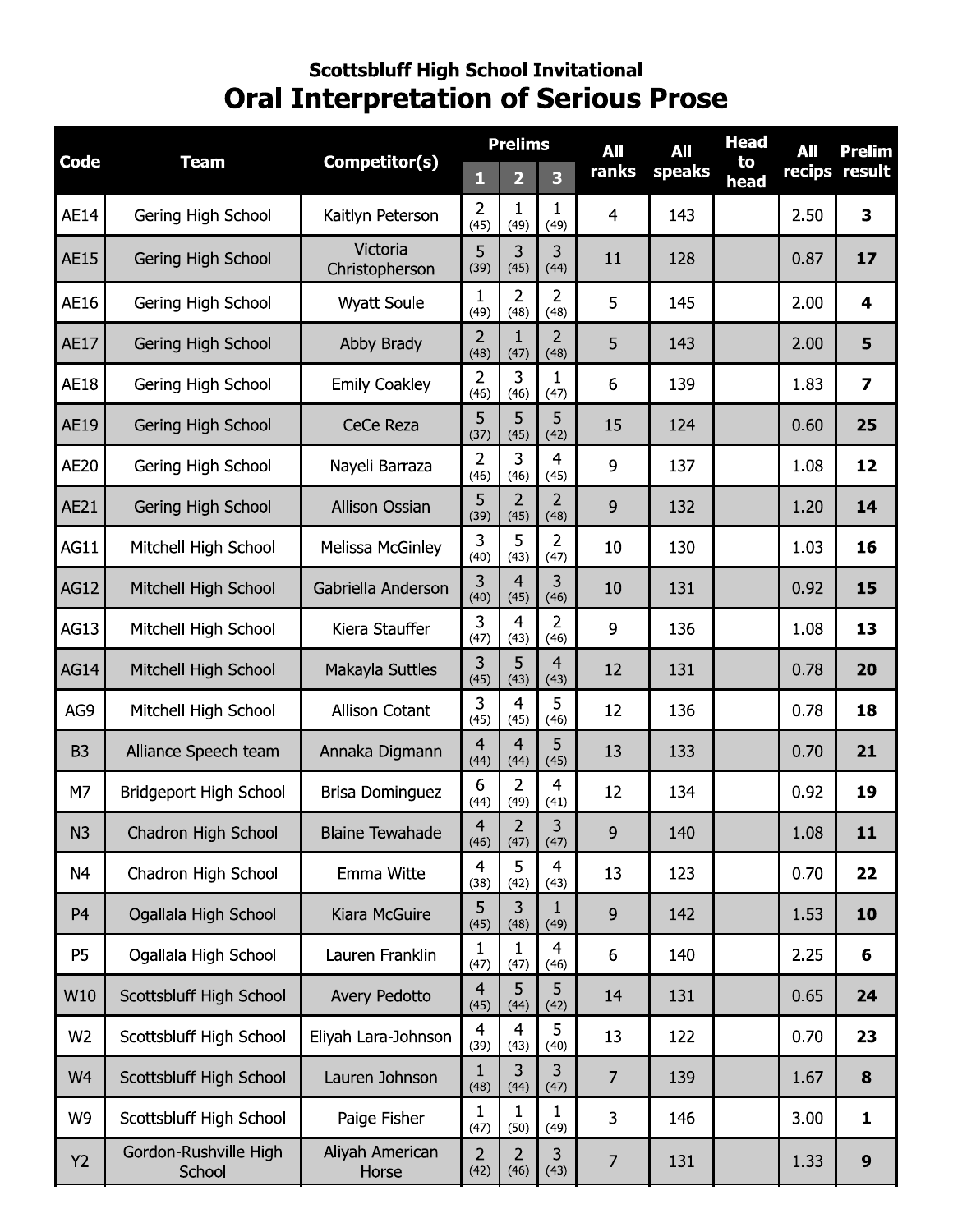| いつ | Gordon-Rushville High | I Ivy Jones-Hazledine |      |      |      | 146 | 3.00 <sub>1</sub> |  |
|----|-----------------------|-----------------------|------|------|------|-----|-------------------|--|
|    |                       |                       | (47) | (50) | (49) |     |                   |  |